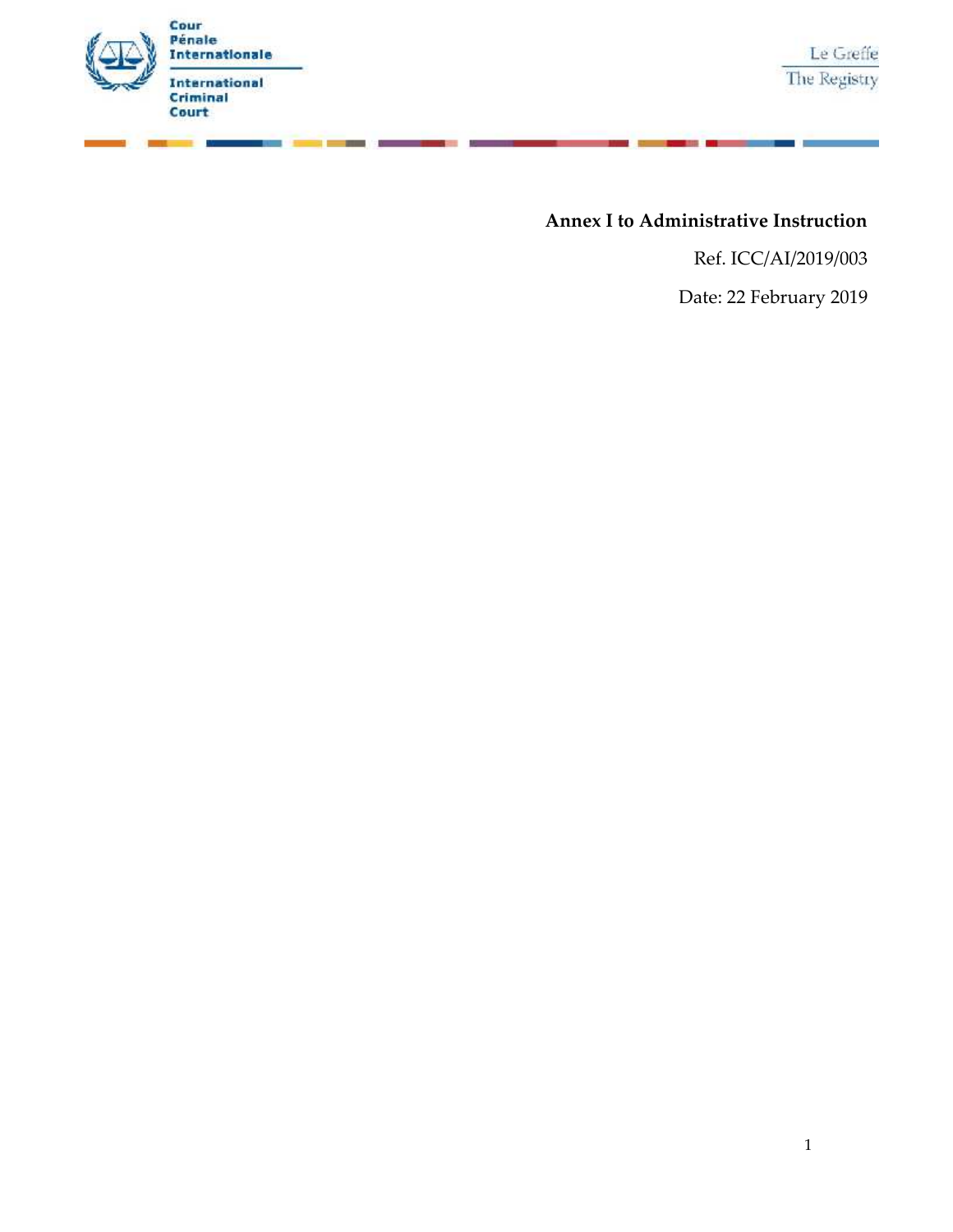

# **The Core Competencies of the ICC**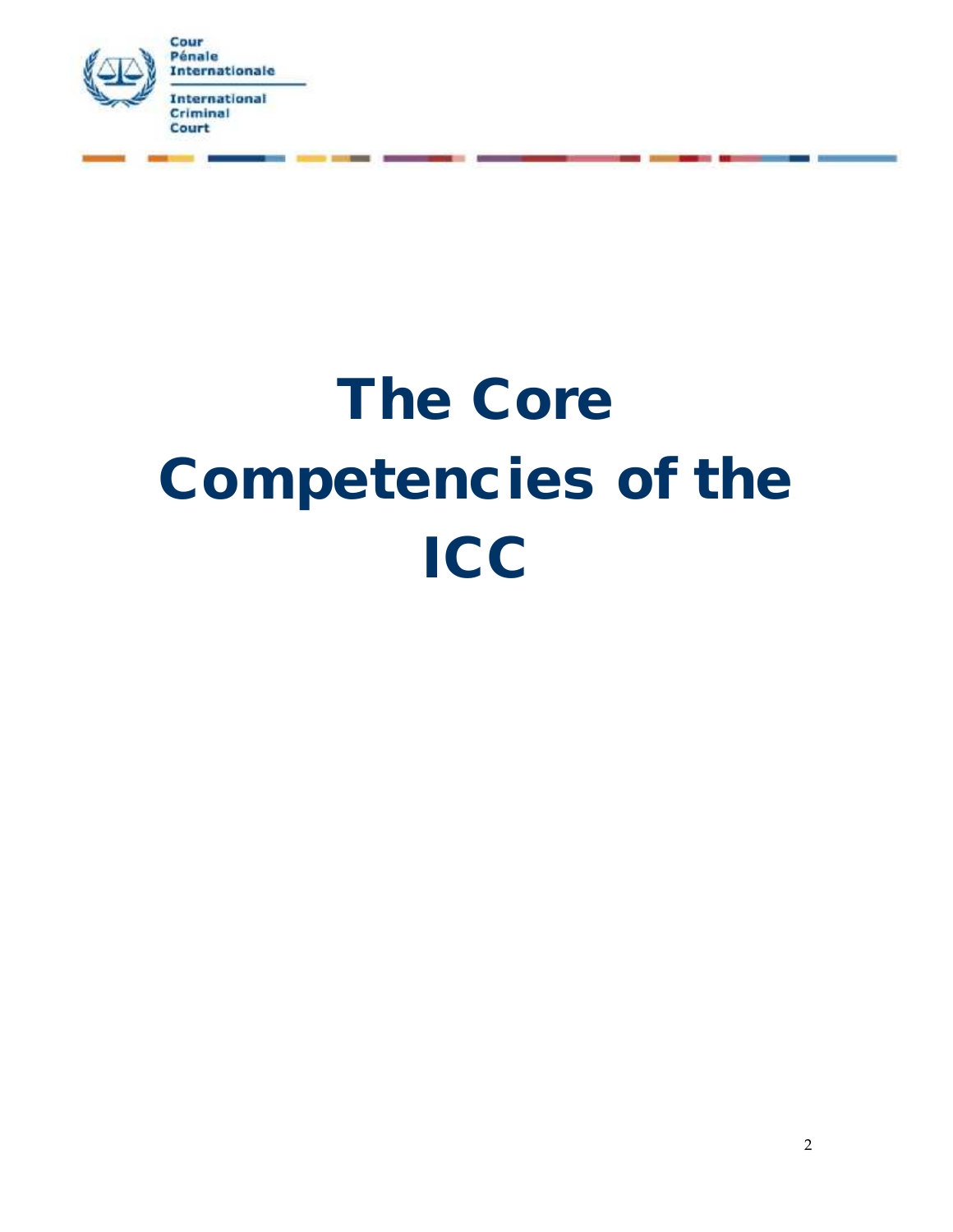# **Dedication to the mission and values**

*The foundation of the ICC competency model is dedication to the Court as a whole. The mission is what drives people to work for the ICC. All ICC employees understand the mission and values and are committed to it.*

*General definition in behavioural terms:*

Acts consistently in accordance with the mission and values of the organisation; maintains confidentiality, acts with integrity and shows respect for diversity; shows commitment to the organisation; presents a positive image of the organisation during external discussions.

*Level A:*

Is dedicated to the mission and values of the ICC as described above.

*Positive behavioural indicators*

- Fulfils daily duties and responsibilities to his/her best ability in order to meet the ICC goals and mission.
- Portrays and promotes a positive image of the Court to the public.
	- Acts in accordance with the security policies of the ICC.
	- Shows organisational commitment and loyalty.

#### *Negative behavioural indicators*

- Gives inappropriate answers to (delicate) questions posed by visitors or other outside parties on the ICC goals and mission.
- When working together with other ICC members, does not show sufficient understanding of common ICC objectives.

Fails to maintain confidentiality.

Talks about the organisation in a negative way.

#### *Level B:*

Is dedicated to the mission and values of the ICC as described above and creates an atmosphere in which the mission and values of the ICC are fostered.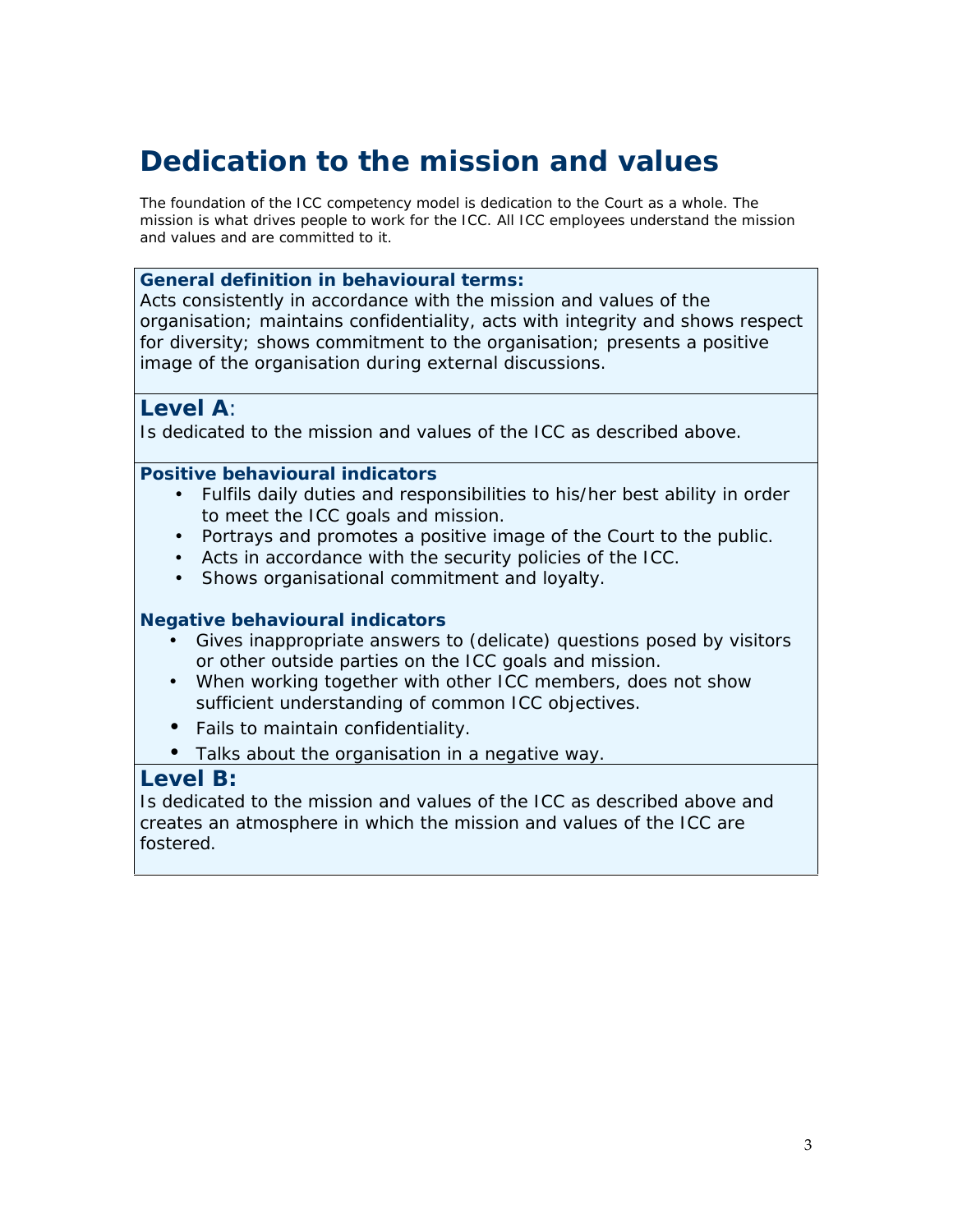| Positive behavioural indicators                                                                                                            |
|--------------------------------------------------------------------------------------------------------------------------------------------|
|                                                                                                                                            |
| Speaks positively about the ICC with, and explains the mission to,                                                                         |
| relevant external parties.<br>Knows policies and decisions of the Court sufficiently to identify                                           |
| inaccuracies.                                                                                                                              |
| In co-operating with external parties, reflects needs of all ICC organs                                                                    |
| as determined through internal consultation and as mentioned in the<br>mission.                                                            |
| Maintains high ethical standards, operates with transparency, has no                                                                       |
| hidden agenda.                                                                                                                             |
| Negative behavioural indicators                                                                                                            |
| Speaks about internal problems with external actors and relies on                                                                          |
| them to solve the problems.                                                                                                                |
| Discusses confidential information with people who are not authorised                                                                      |
| to have access to it.<br>Fails to recognise the importance of acting in accordance with the                                                |
| values of the ICC.                                                                                                                         |
| Fails to voice support and commitment for the organisation.                                                                                |
| Managerial:                                                                                                                                |
| Encourages employees to act consistently in accordance with the mission and                                                                |
| values of the ICC; leads by example.                                                                                                       |
|                                                                                                                                            |
|                                                                                                                                            |
| Positive behavioural indicators                                                                                                            |
| Interacts in an open way within a multicultural context by listening to<br>other people. Stimulates others to do so as well, by setting an |
| example.                                                                                                                                   |
| Draws attention to decisions or behaviours that appear to violate<br>values.                                                               |
| Informs (new) staff members about the ICC, its mission and values.                                                                         |
| Appraises performance of staff fairly.                                                                                                     |
|                                                                                                                                            |
| Negative behavioural indicators<br>Allows others to respond to questions (from external or internal                                        |
| parties) without assessing the context and consequences for the ICC.                                                                       |
| Does not correct other people when they pre-judge the ICC mission                                                                          |
| and tasks.                                                                                                                                 |
| Does not act as a role model for ethical behaviour, abuses power or<br>authority.                                                          |
| Lets decisions or behaviours that appear to violate ethical principles go                                                                  |
| unnoticed.                                                                                                                                 |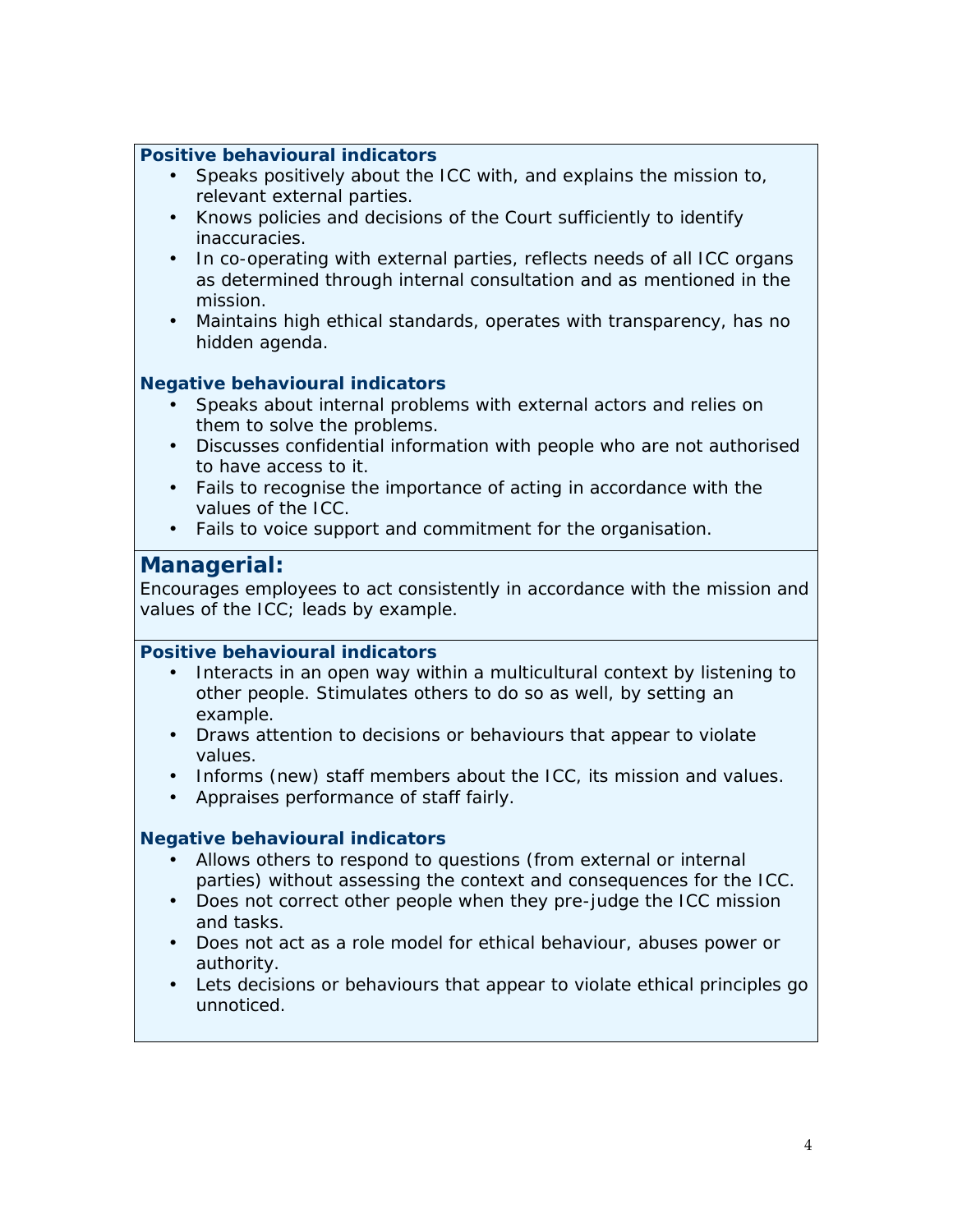# **Professionalism**

*To conduct fair public trials the Court needs strong strategic and analytical core capacity. A high level of competence in all employees is a necessity for the ICC. This also includes knowledge on how the ICC organisation works.*

#### *General definition in behavioural terms:*

Applies professional and technical expertise; keeps abreast of organisational issues; produces workable solutions to a range of problems.

## *Level A:*

Demonstrates detailed job knowledge and expertise in own area; demonstrates an awareness of how the organisation functions; produces workable solutions that meet the demands of the situation.

*Positive behavioural indicators*

- Seeks information from colleagues in order to have sufficient and upto-date job knowledge and expertise.
- Responds promptly when others do not deliver what was agreed upon.
- Respects final decisions even when he or she does not agree with them.
- Finds ways to resolve difficult issues.

#### *Negative behavioural indicators*

- Gives no feedback when the level of professionalism of work of colleagues is unsatisfactory.
- Does not react appropriately to requests from other employees or parties within the ICC.
	- Unsure of the answers to questions about products and services.
- Implements impractical solutions.

## *Level B:*

Applies specialists skills in own work and shares expertise; demonstrates an understanding of the links between the organisation's structure, goals and capabilities; identifies, uncovers and solves problems.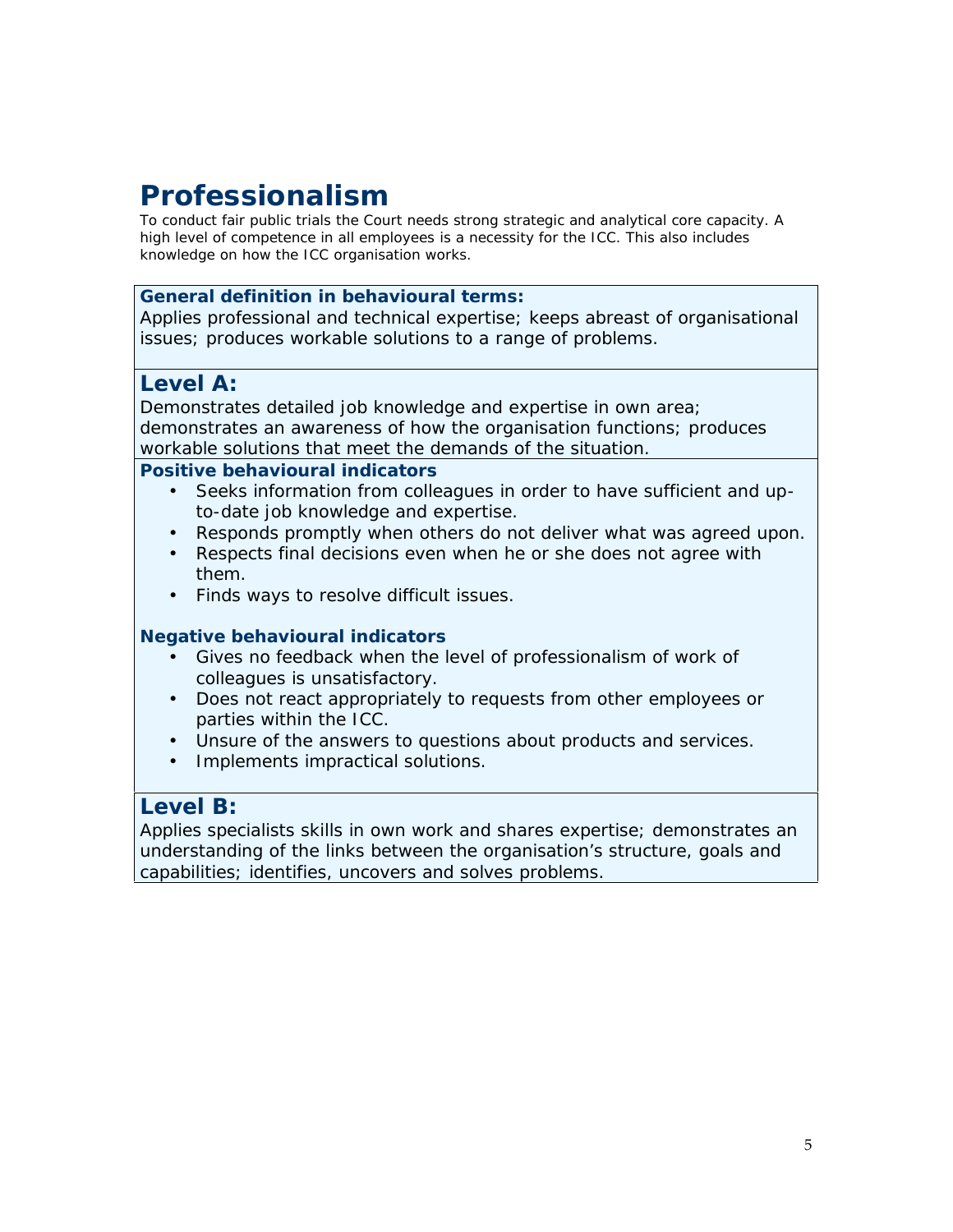- Advises others of the appropriate course of conduct to follow in performing the job.
- Clarifies actions and ways of conduct in a certain job/task to others; uses appropriate argumentation.
- Collects facts expeditiously and reaches the right conclusions. Seeks information from diverse sources to resolve issues.
- Keeps up to date with current issues and developments within all organs of the organisation.

#### *Negative behavioural indicators*

- Does not differentiate sufficiently between personal and professional issues.
- Does not conduct an appropriate analysis or examination prior to decision-making.
- Takes things at face value.
- Fails to consider possible future opportunities or contingencies.

## *Managerial:*

Takes account of a wide range of issues across, and related to, the organisation; communicates a clear vision of the future; encourages others to consider long-term organisational strategy.

#### *Positive behavioural indicators*

- Is able to support staff in handling legal and factual decision-making.
- Reacts pro-actively on possible conflicts of interests between staff from the Section/Division as well as between staff from various ICC parties/organs.
- Encourages others to recognise underlying themes and trends.
- Develops clear goals to implement the strategy effectively.

- Does not actively foster a productive and positive working environment for staff.
- Does not implement necessary management decisions because he or she does not agree with them.
- Considers only a narrow range of management issues across the organisation.
- Makes little effort to provide a strategic perspective.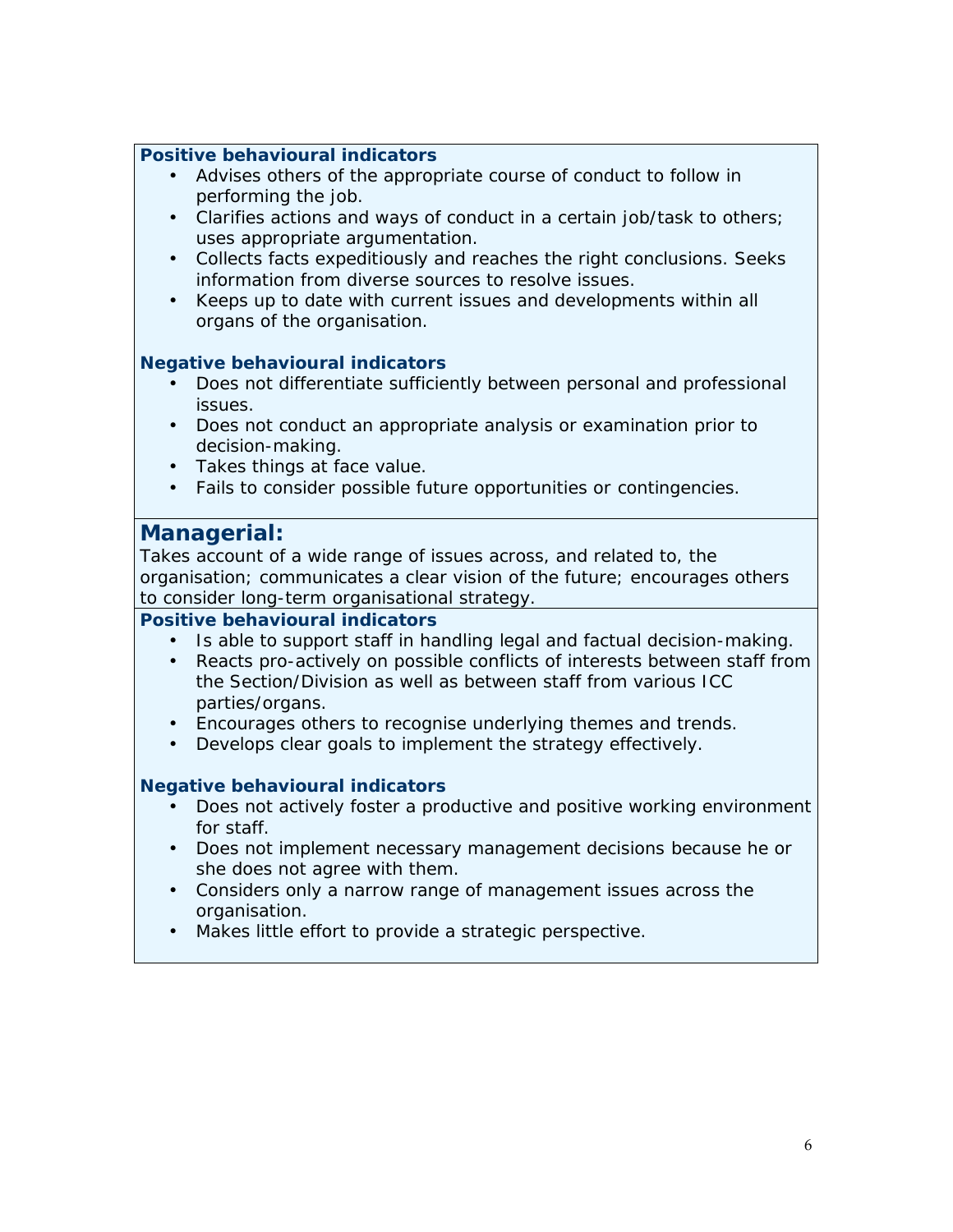# **Teamwork**

*To operate as a coherent and efficient organisation and to build a common culture, cooperation within and between the organs is essential. ICC employees have to build trust, consult each other and share information. This also includes showing respect for other opinions and perspectives and the ability to handle conflicts of interest.*

## *General definition in behavioural terms:*

Listens, consults others and communicates proactively; handles disagreements with tact and diplomacy; recognises and rewards the contribution of others.

#### *Level A:*

Shows tolerance and consideration for others; addresses issues disrupting team functioning and harmony.

*Positive behavioural indicators*

- Distributes information as required.
- Achieves a balance between presenting his or her own solutions to problems and accepting ideas of others.
- Accepts others in a non-judgemental way.
- Co-operates with others to regulate team activities with minimal intervention from the manager.

#### *Negative behavioural indicators*

- Does not work collaboratively with colleagues to achieve results and does not inform other team members about important issues for the team.
- Does not co-operate with other units and hinders timely co-operation.
- Talks down to others (has a patronising manner).
- Does not tolerate other people's opinions and personal style and shows a lack of respect for others.

## *Level B:*

Tolerates and considers differing needs and viewpoints; consults widely during all aspects of decision making; encourages a climate of teamwork by own actions.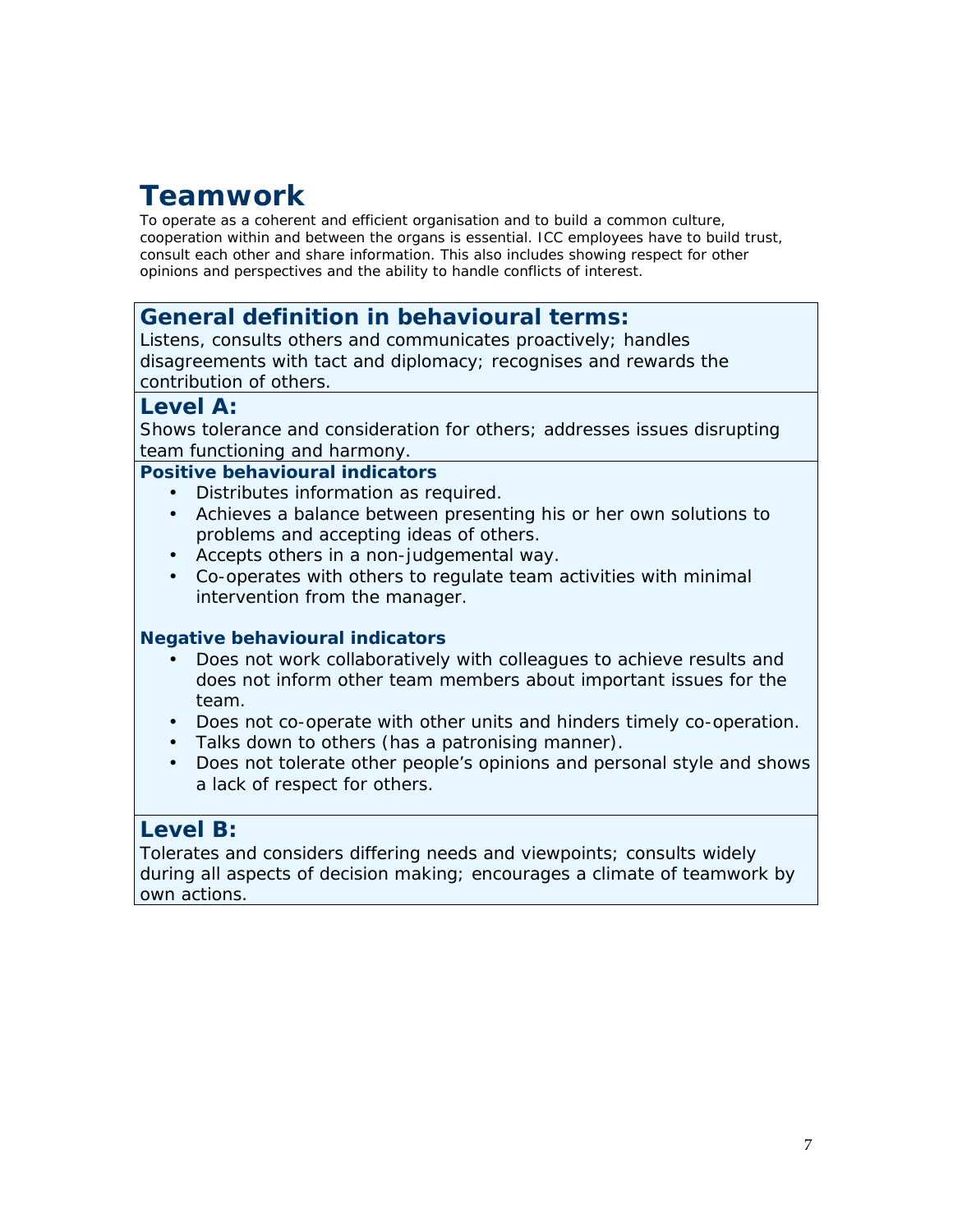Shows understanding of common goals and benefits.

When working together with others, ensures that all voices are heard.

- Seeks solutions for common problems by making/finding time to co operate with others.
- Seeks the opinion of others when making decisions.

#### *Negative behavioural indicators*

- Is not willing to share information to representatives of other organs when required to achieve consensus on a particular issue.
- Works independently when teamwork is needed.
- Places own interests first in discussion with other staff and units.
- Does little to help the spirit of the team (lacks team spirit).

#### *Managerial:*

Encourages staff to think of themselves as a team; encourages the team to become involved in the decision making process; promotes consideration and tolerance at work; resolves problems within the team.

#### *Positive behavioural indicators*

- Formulates clear expectations for staff on working together within the unit and across units.
- Shares new proposals on co-operation and common tasks within the team and requests feedback.
- Makes roles and responsibilities clear to staff, avoids duplication of tasks, explains this to staff.
- Encourages the best qualities in others so that they contribute fully to the team.

- Does not encourage staff to listen to each others' views when working together.
- Does not take action when people are not working together effectively. Does not share decision making.
- Remains unaware of issues disrupting teamwork.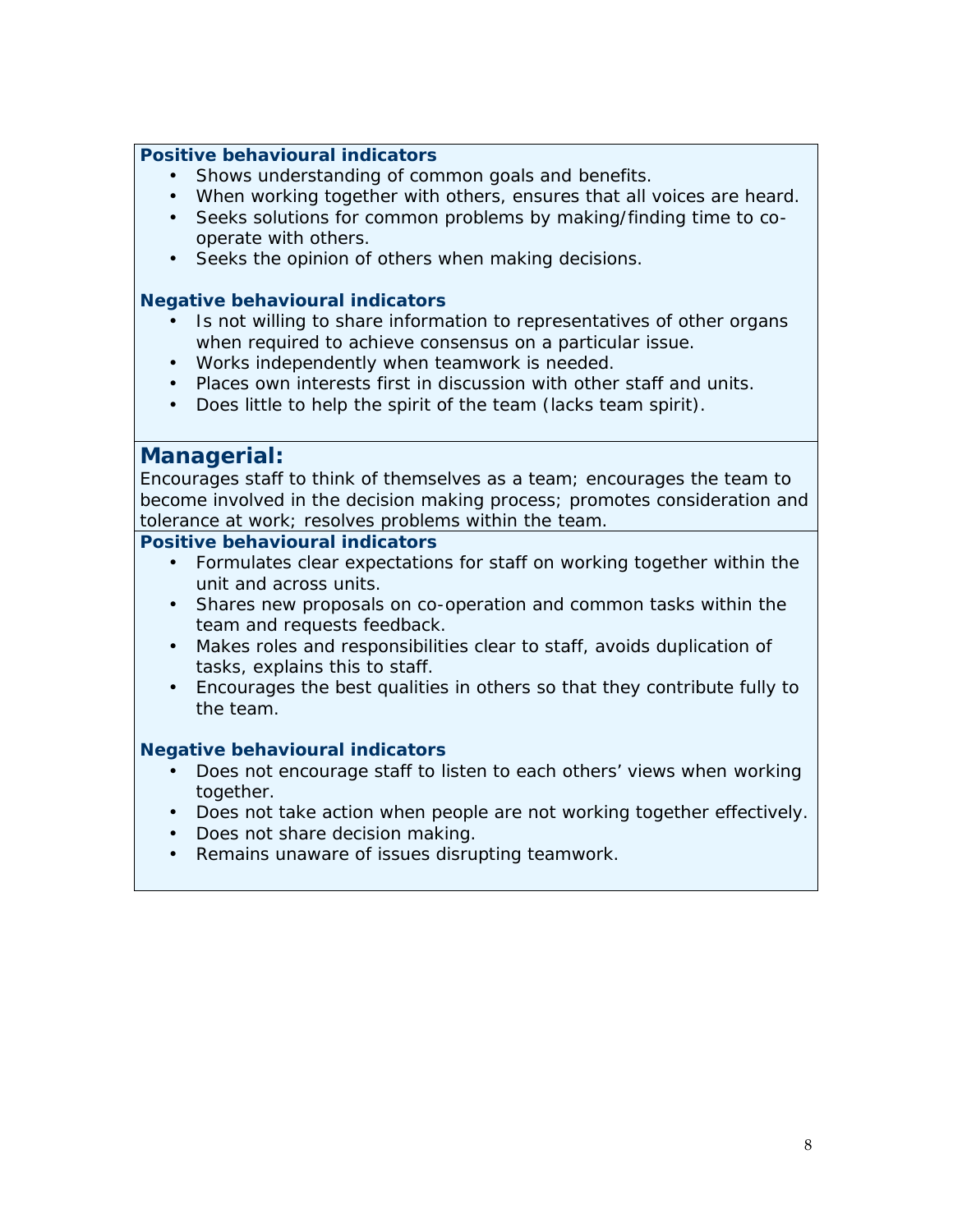# **Learning and Developing**

*To continuously enhance the effectiveness of the Court, the employees of the ICC have to learn from their own and others' successes and failures. Developing yourself, others, the organisation and the profession is the central theme.*

# *General definition in behavioural terms:*

Identifies development strategies needed to achieve work and career goals and makes use of developmental or training opportunities; learns from successes and failures; seeks feedback and gives feedback to others to increase organisational effectiveness; seeks opportunities for improvement of work; has an open mind and contributes to innovation.

#### *Level A:*

Seeks feedback on own performance and then aims to improve upon it; takes advantage of training and development opportunities.

#### *Positive behavioural indicators*

- Identifies own development needs and attends necessary training courses.
- Improvises when standard procedures do not apply, comes up with creative ideas.
- Seeks feedback on own performance and modifies behaviour accordingly.
- Helps new staff to seek out information on the ICC and its work from various sources.

#### *Negative behavioural indicators*

- Disregards other people's lack of knowledge to apply the right procedures and working methods.
- Disregards new ideas proposed by colleagues without attempting to explore them.
- Does not ask for feedback on own performance or act upon it.
- I Ignores career, training and development opportunities.

## *Level B:*

Improves work performance and systems by introducing new ideas and applying focus in working methods; identifies development strategies needed to achieve work and career goals.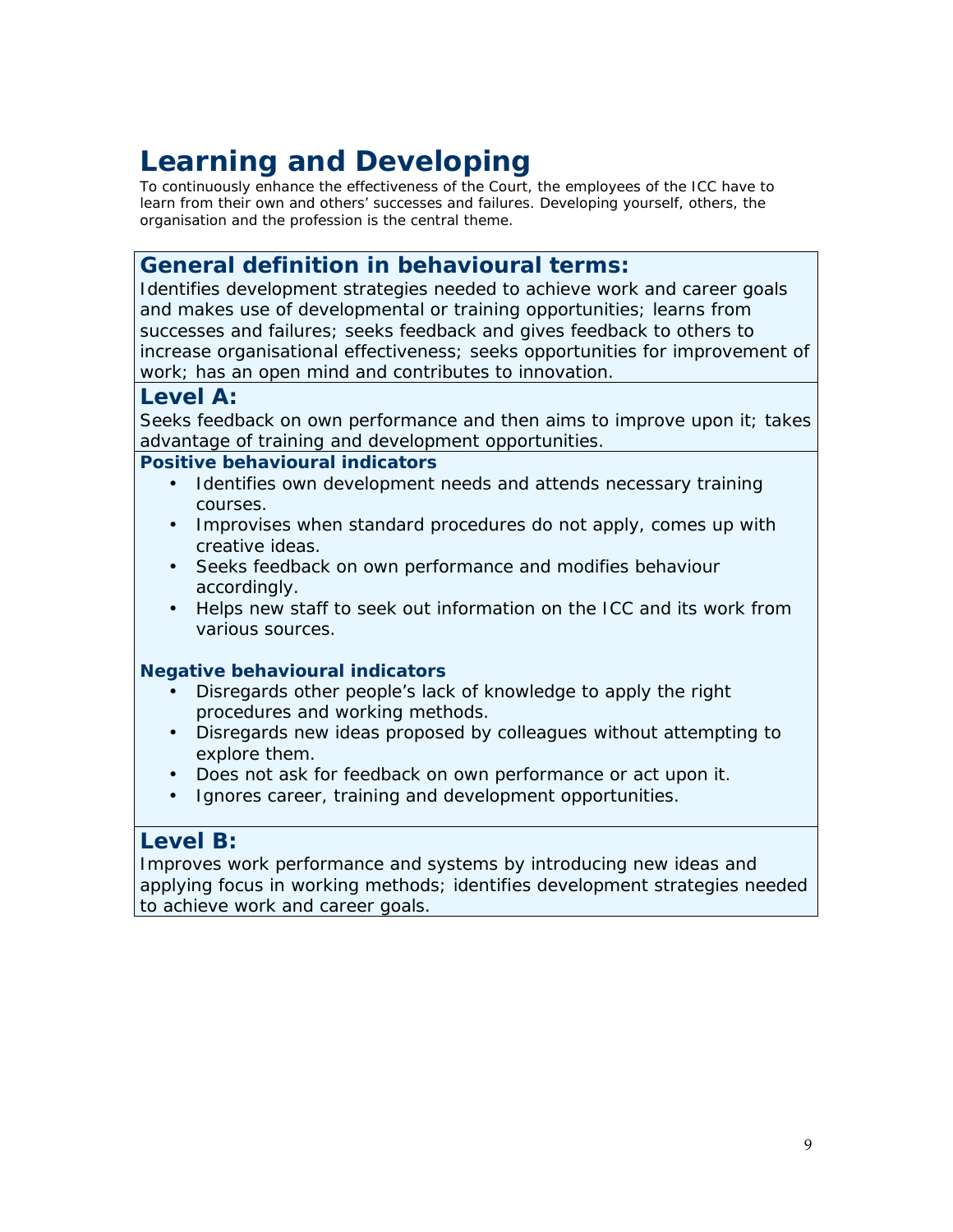- When necessary, implements new procedures to achieve the desired results.
- Clarifies working procedures to others when no guidelines are available.
- Actively seeks to develop him or herself professionally and personally and seeks different ways and strategies in which to improve.
- Comes up with innovative and creative ideas.

#### *Negative behavioural indicators*

- Is not willing to share (new) information on policy and practices with other colleagues.
- Does not help (new) staff members to get accepted in (informal) groups where information is shared.
- Shows no awareness of own development needs and makes no attempt to address them.
- Fails to suggest ideas to improve working methods.

#### *anagerial:*

Delegates work appropriately to others in order to foster learning; identifies development needs for staff and creates learning opportunities for staff; encourages others to change inefficient working practices.

#### *Positive behavioural indicators*

- Selects the right training courses together with staff, so that staff can develop the right skills.
- Aligns staff working schedules to training schedules so that staff can follow necessary training.
- Arranges meetings to share experiences and exchange ideas between staff from different backgrounds and units.
- ) Delegates challenging work to develop others' skills.

- Does not notice that staff lack knowledge on procedures and practices.
- Does not discuss performance and provide feedback on a regular basis.
	- Fails to encourage others to identify better ways of doing things.
- Unable to create learning opportunities for others.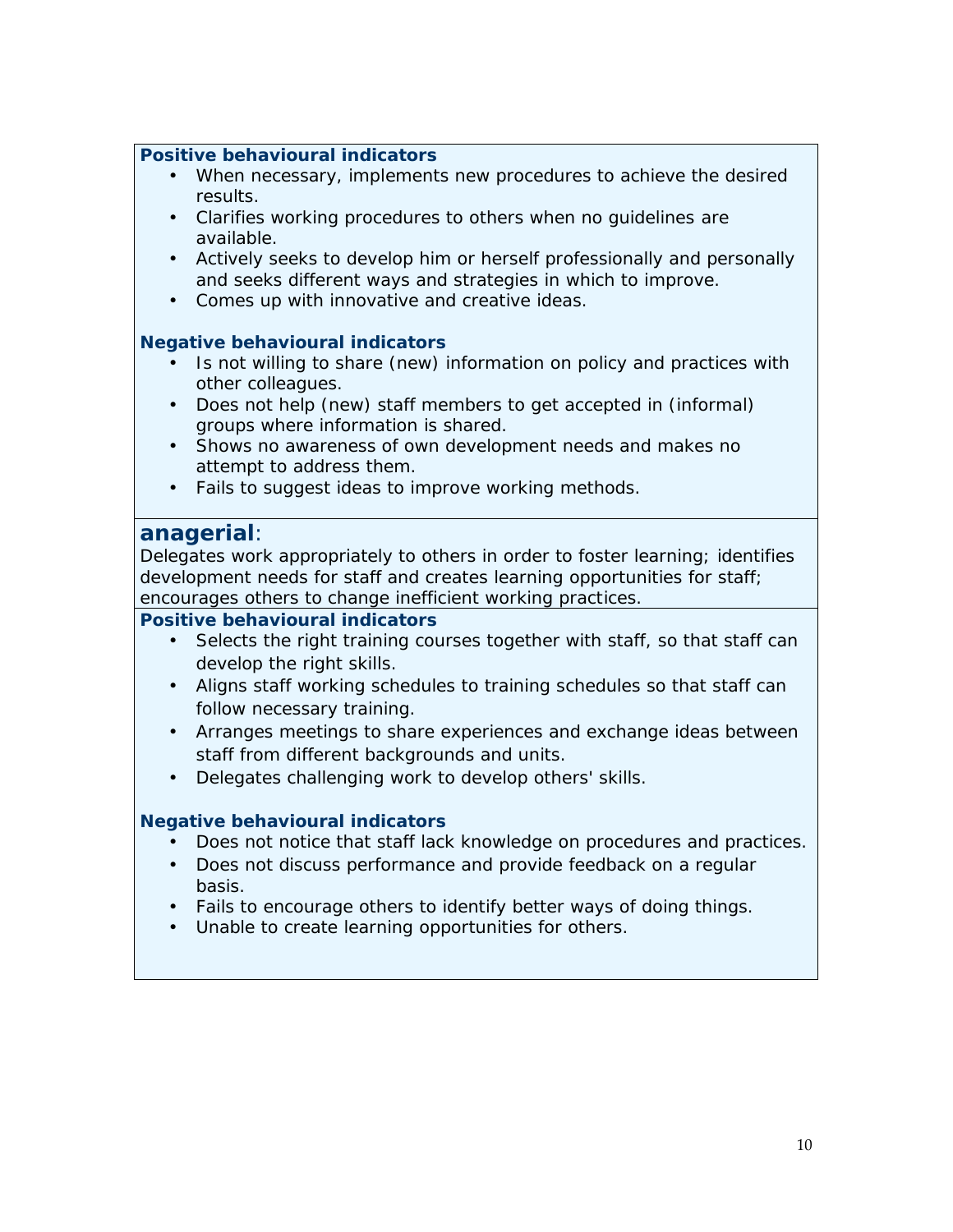# *Handling uncertain situations*

*ICC employees will encounter situations which are not clearly defined and have to be prepared for these situations. Flexibility will be key to the functioning of the Court.*

# *General definition in behavioural terms:*

Adapts to changing circumstances; deals with ambiguity, making positive use of the opportunities it presents; plans activities and projects well in advance and takes account of possible changing circumstances; manages time effectively.

# *Level A:*

Adjusts to change positively; makes detailed time schedules, including deadlines, for projects and own work; schedules time to evaluate progress; plans activities in advance.

*Positive behavioural indicators*

- Stores information so that is available if needed by others in his or her absence.
- Communicates changes of plan when required.
- Prioritises conflicting tasks and interacts with other staff to accomplish the tasks.
- Deals with ambiguity and change and assumes other roles when required.

#### *Negative behavioural indicators*

- Does not anticipate changes.
- Does not interact with other staff or supervisors when working procedures and schedules have to change.
- Starts activities without planning.
- Reacts negatively to changes at work.

## *Level B:*

Adapts work style to suit changing circumstances; identifies and organises resources and time needed to accomplish tasks; produces comprehensive project plans.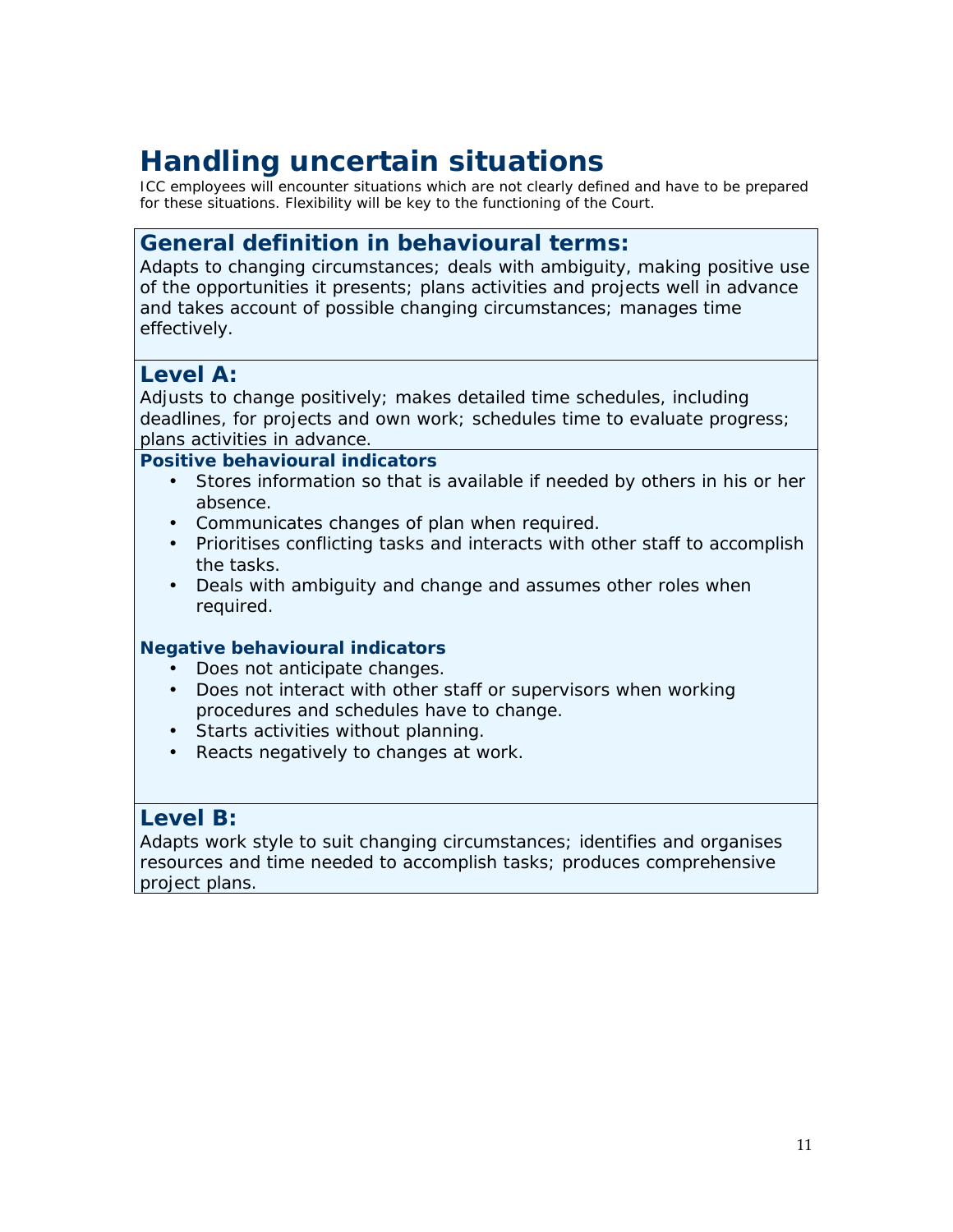- Foresees risks and allows for contingencies when planning. Makes sure that alternatives are available when situations change, or the original plan cannot be followed.
- Establishes policies for changing environments.
- Anticipates changing deadlines and is able to finish work or proposals within a shorter period of time.
- Modifies approach when faced with new challenges.

#### *Negative behavioural indicators*

- Underestimates the effect of changing deadlines on work.
- Fails to communicate with other staff about possible implications of changing situations and demand on the work.
- Produces project plans which lack depth and detail.
- Makes plans without considering the implications on resources.

#### *Managerial:*

Modifies management approach in the face of new demands; effectively manages the deployment of people and equipment; identifies priorities and actions required for achieving objectives.

#### *Positive behavioural indicators*

- Reacts to unexpected demands of extra work by communicating this to the right persons and ensuring that the necessary staff are available to do the work.
- Is able, when necessary, to re-negotiate internal deadlines with other units.
- Ensures availability of critical resources.
- Modifies management approach to accommodate changing demands.

- Does not adjust policies to address new needs and objectives.
- Does not encourage staff to plan alternatives and apply scenario planning.
- Fails to optimise use of available people, equipment and financial resources.
- Reluctant to modify management approach when faced with changing demands.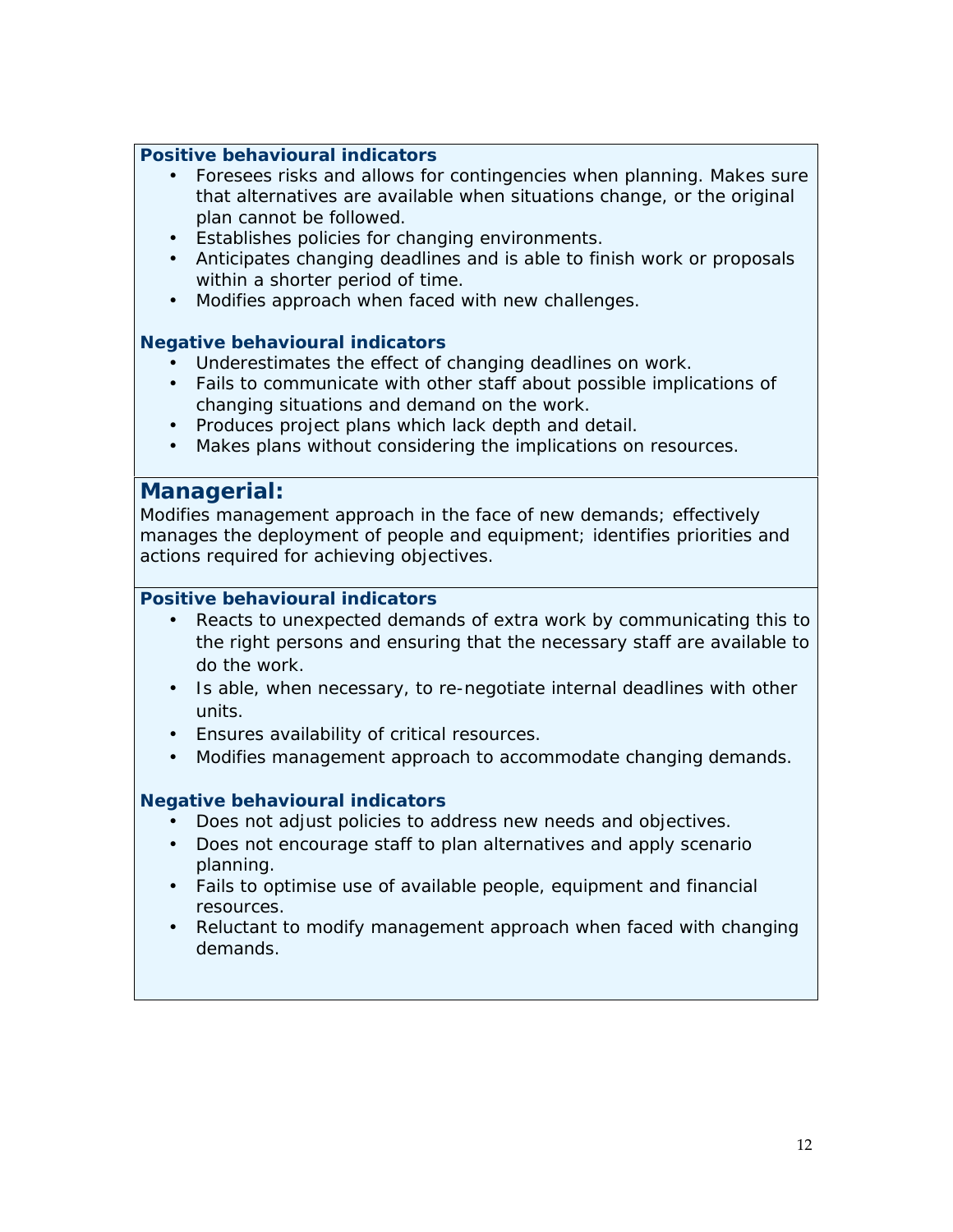# **Interaction**

*To increase awareness and understanding of the work of the ICC, relations with the outside world are of the utmost importance. The Court needs to continuously build and maintain credibility and get agreement and support for its work. This implies a need for a clear way of interacting within the ICC and with the outside world.*

# *General definition in behavioural terms:*

Expresses opinions, information and key points of an argument clearly; handles contacts with diplomacy and tact; communicates in a transparent and open way with internal and external contacts, while complying with confidentiality requirements.

#### *Level A:*

Explains information in an uncomplicated way; relates well to people at all levels.

*Positive behavioural indicators*

- Shows a pro-active and service oriented attitude when others request information.
- Explains procedures to other persons from the ICC and external bodies.
- Gives clear and concise information; speaks and writes clearly and effectively.
- I Interacts effectively with people at all levels of the organisation.

#### *Negative behavioural indicators*

- Does not communicate appropriately with other people.
- Does not react to input from external sources so objectives are not met.
- Does not interact with persons from other organs in order to reach better understanding of information and procedures.
- Fails to explain information.

## *Level B:*

Avoids using jargon inappropriately in interactions with others; gains agreement between self and others; acts authoritatively; builds external networks.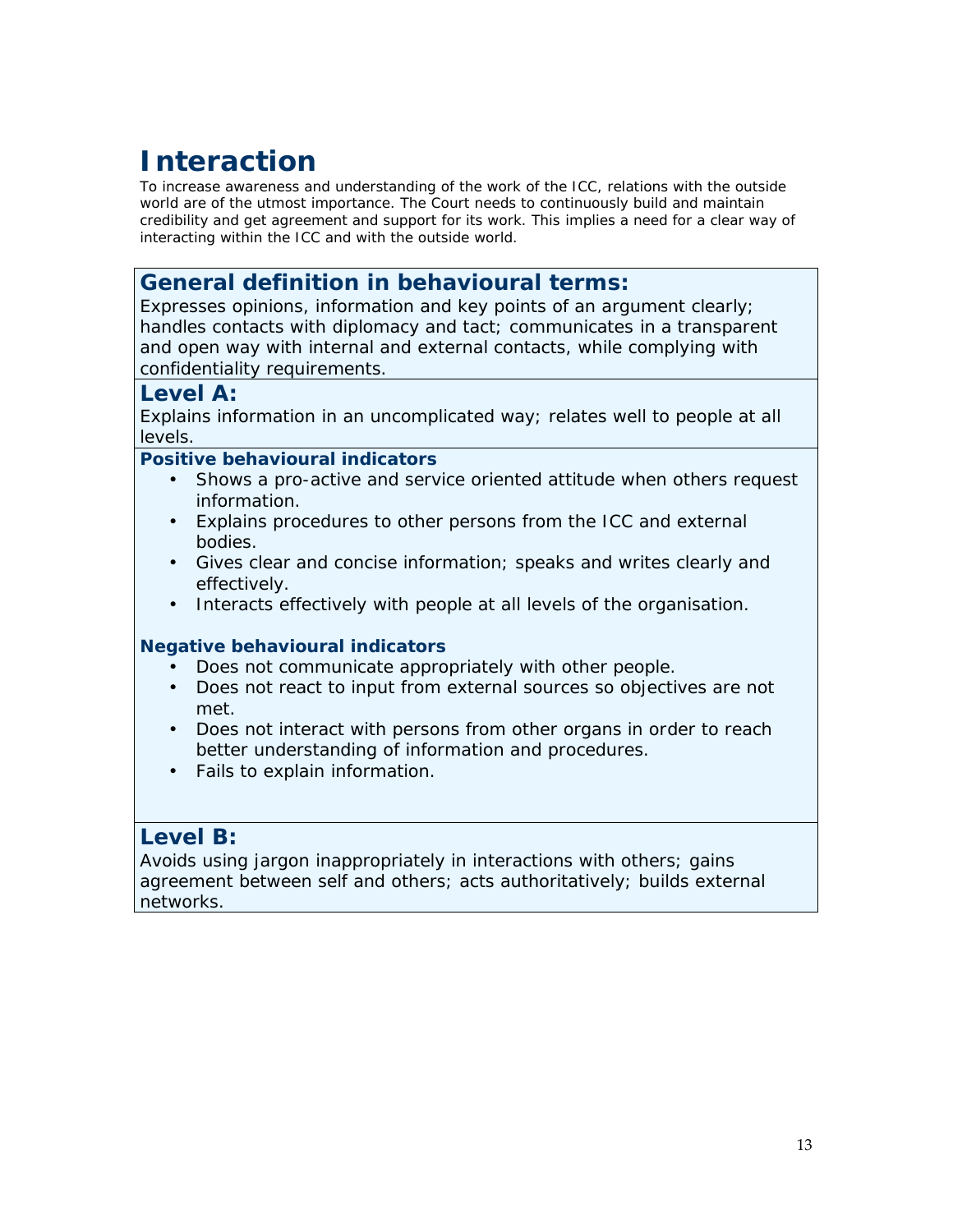- Contacts the right external parties and institutions in order to obtain the required information.
- Ensures that correct information is given to outside bodies unfamiliar with the ICC.
- Is able to reach consensus on sensitive issues within a context of divergent views.
- Gains agreement on a desired course of action.

#### *Negative behavioural indicators*

- Does not adhere to procedures to ensure the right information is available to the right persons at the right time.
- Does not communicate/respond in a timely manner.
- Does not adjust communication to the recipient by adapting language and information.
- Makes little effort to build up a network of contacts.

#### *Managerial:*

Promotes ideas on behalf of self or others; makes effective use of outreach processes to convey the mission of the court; encourages and assists others to develop networks.

*Positive behavioural indicators*

- Encourages and teaches others to remain impartial when communicating with other units.
- Helps others to focus on the key points when communicating with other units and parties.
- Encourages others to develop and maintain collaborative (internal and external) networks.
- Gains agreement between different parties.

- Does not provide staff with the necessary mandates to negotiate in inter-organ working groups.
- Does not give a good example to staff communicating with others by using highly personalised argumentation.
- Makes little effort to promote and champion ideas on behalf of others.
- Lets disagreement between different parties foster resentment.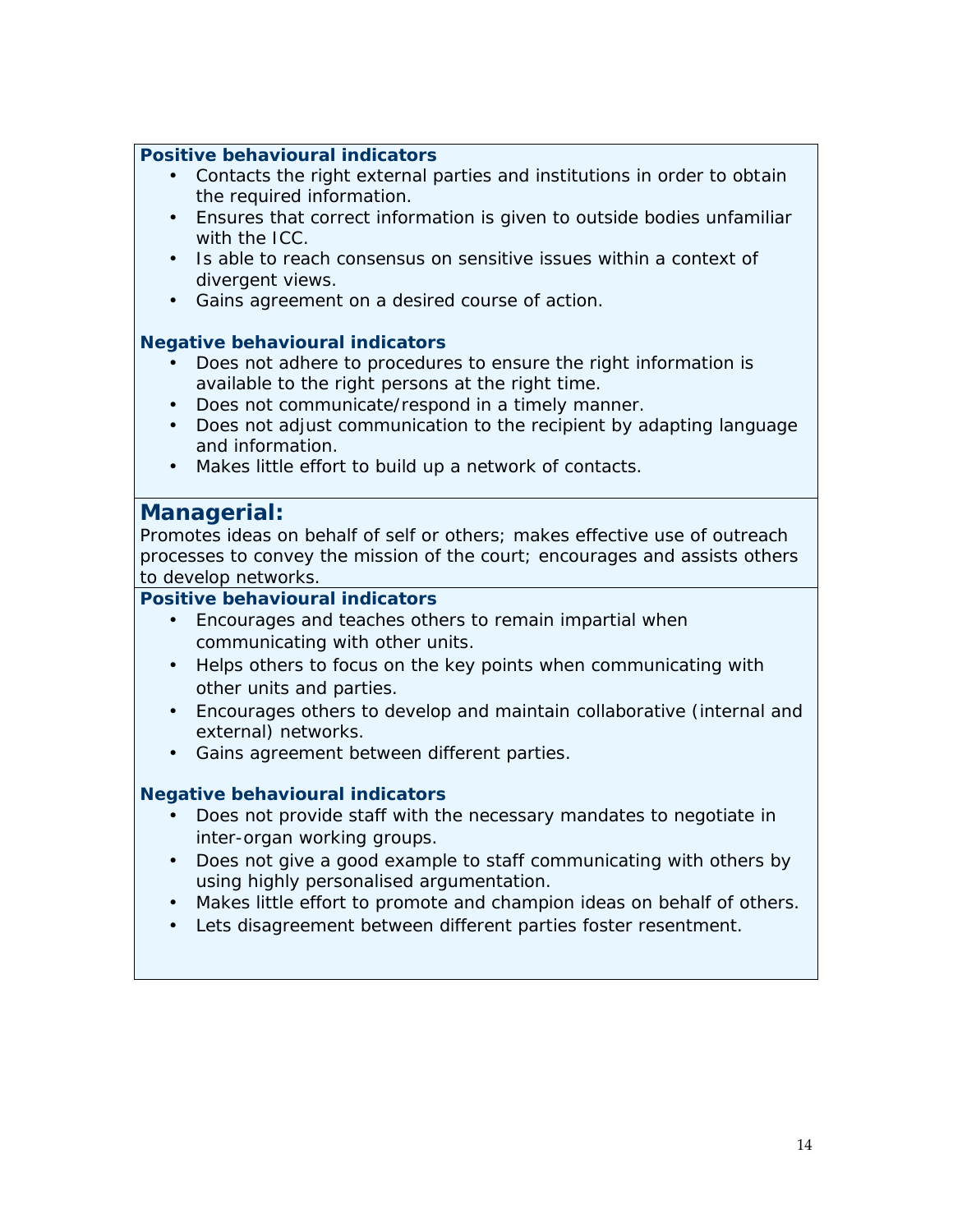# **Realising objectives**

*ICC employees have to take responsibility and ownership to fulfil the mandate of the Court. There needs to be a clear sense of direction and employees need to be accountable. They deliver a high level of output in terms of quality and quantity.*

# *General definition in behavioural terms:*

Accepts and tackles demanding goals with enthusiasm; keeps to agreements with others; focuses on client needs; takes responsibility for actions, projects and people; monitors and maintains quality and productivity.

# *Level A:*

Persists in achieving goals; respects deadlines; takes responsibility for own work and mistakes; puts the client first; checks work for errors; makes every effort to get work right the first time; encourages a clear commitment to excellent quality.

*Positive behavioural indicators*

- Delivers work and services on time.
- Makes an adequate analysis of what and whose approval is needed to meet the demands.
- Completes necessary tasks accurately, if necessary with the help of others.
- Pushes things through until finished.

#### *Negative behavioural indicators*

- Does not keep clients informed of progress or setbacks regarding their requests.
- Does not discuss the deadline for meeting objectives when required.
- Blames others for own mistakes (does not take responsibility).
- Does not check work for errors.

#### *Level B:*

Works through challenges to achieve success; takes responsibility for own work and projects; respects deadlines; delivers a prompt and efficient service to clients; ensures that high quality standards are met; maintains professional, high quality work, with attention to detail.